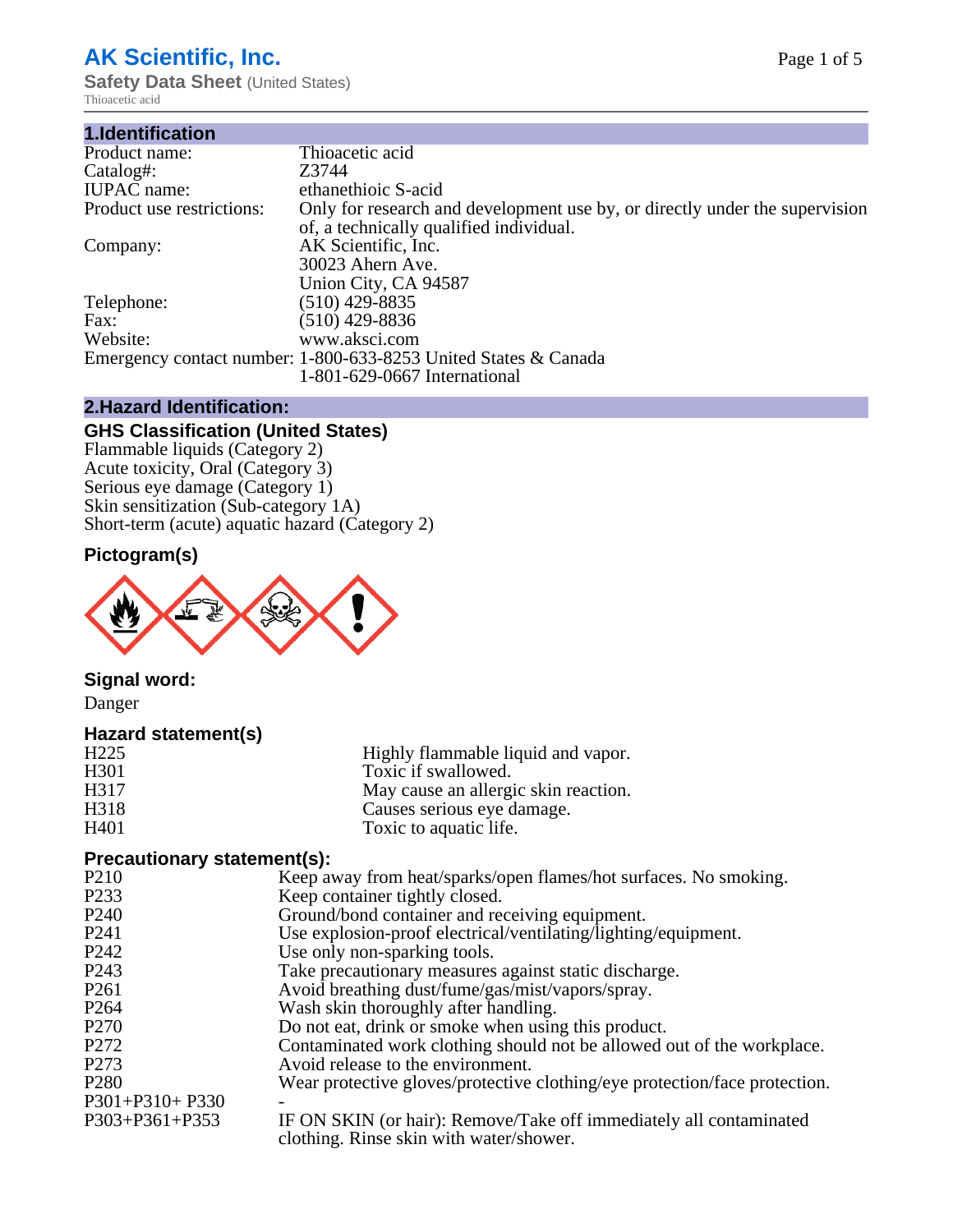| $P305+P351+P338+P310-$ |                                                                                                            |
|------------------------|------------------------------------------------------------------------------------------------------------|
| $P333 + P313$          | If skin irritation or rash occurs: Get medical advice/attention.                                           |
| P <sub>363</sub>       | Wash contaminated clothing before reuse.                                                                   |
| $P370 + P378$          | In case of fire: Use dry sand, dry chemical, CO2, water spray or<br>alcohol-resistant foam for extinction. |
| $P403 + P235$          |                                                                                                            |
| P <sub>405</sub>       | Store locked up.                                                                                           |
| P <sub>501</sub>       | Dispose of contents/container to an approved waste disposal plant.                                         |

# **Hazards not otherwise classified (HNOC) or not covered by GHS:**

Lachrymator

| 3. Composition/Information on Ingredients |                  |  |
|-------------------------------------------|------------------|--|
| Synonyms:                                 | Thiolacetic acid |  |
| $CAS#$ :                                  | 507-09-5         |  |
| Purity:                                   | 98% (GC)         |  |
| EC:                                       | Not available.   |  |

#### **4. First Aid Measures**

**General Information:** Immediately remove any clothing contaminated by the product. Move out of dangerous area. Consult a physician and show this safety data sheet.

**Inhalation:** Move person to fresh air. If not breathing, give artificial respiration. If breathing is difficult, give oxygen. Obtain medical aid.

**Skin contact:** Immediately flush skin with running water for at least 15 minutes while removing contaminated clothing and shoes. Wash clothing before reuse. Obtain medical aid immediately. **Eye contact:** Immediately flush open eyes with running water for at least 15 minutes. Obtain medical aid immediately.

**Ingestion:** Do NOT induce vomiting without medical advice. Rinse mouth with water. Never administer anything by mouth to an unconscious person. Obtain medical aid immediately.

**Most important symptoms and effects, both acute and delayed:** No further information available. Please see sections 2 and 11.

**Indication of any immediate medical attention and special treatment needed:** No further information available.

# **5. Fire Fighting Measures**

**Suitable extinguishing media:** Use water spray, dry chemical, carbon dioxide, or chemical foam. **Specific hazards arising from the chemical:** Carbon oxides, Sulfur oxides.

**Advice for firefighters:** As in any fire, wear a NIOSH-approved or equivalent, pressure-demand, self-contained breathing apparatus and full protective gear. During a fire, irritating and highly toxic gases may be generated by thermal decomposition or combustion.

# **6. Accidental Release Measures**

**Personal precautions, protective equipment and emergency procedures:** Wear protective equipment and keep unprotected personnel away. Ensure adequate ventilation. Remove all sources of ignition. Prevent further leak or spill if safe to do so. For personal protective equipment, please refer to section 8.

**Environmental precautions:** Do not let product enter drains, other waterways, or soil.

**Methods and materials for containment and cleaning up:** Prevent further leak or spill if safe to do so. Vacuum, sweep up, or absorb with inert material and place into a suitable disposal container.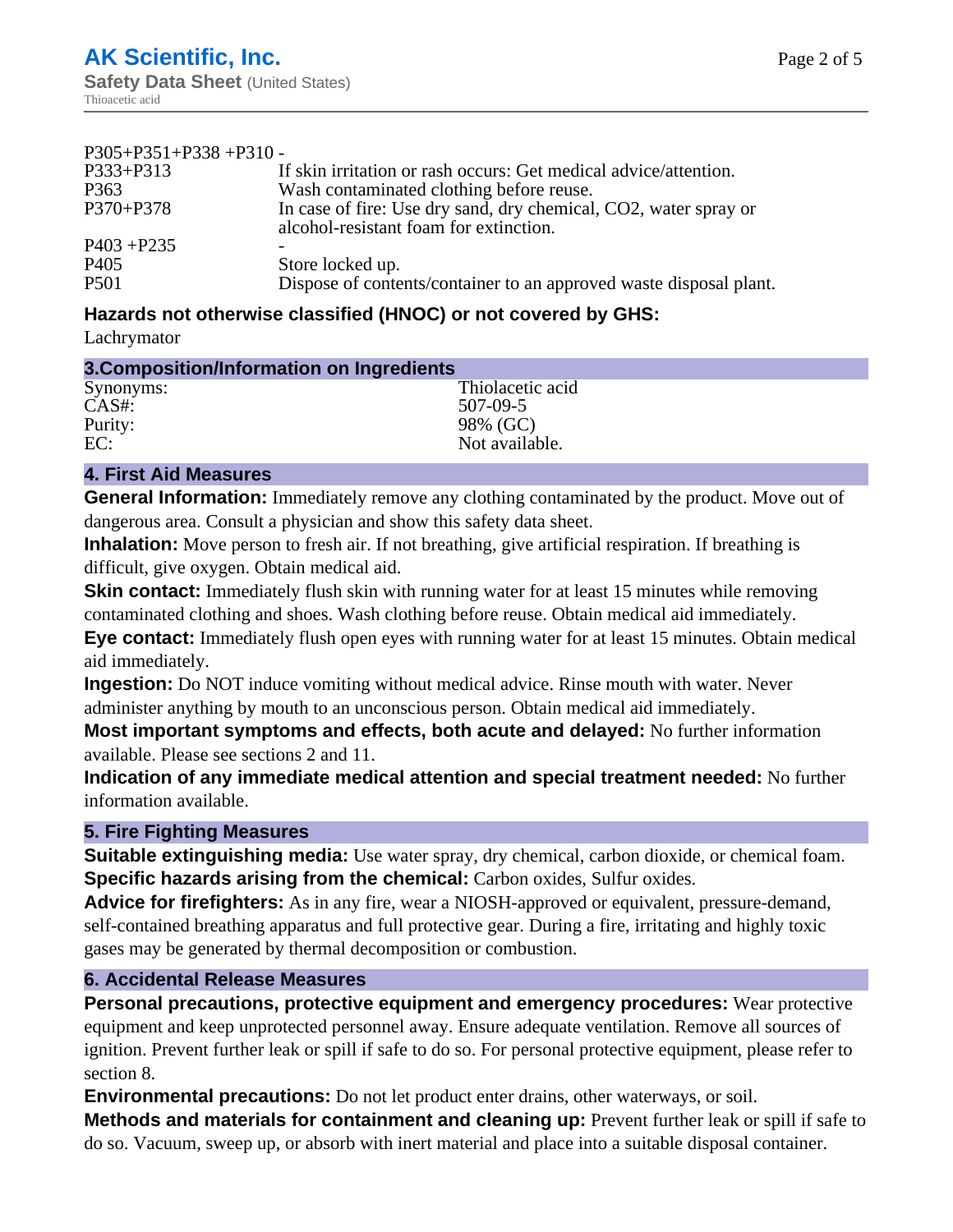Consult local regulations for disposal. See section 13 for further disposal information.

#### **7. Handling and Storage**

**Precautions for safe handling:** Avoid contact with skin, eyes, and personal clothing. Wash hands thoroughly after handling. Avoid breathing fumes. Use only with adequate ventilation. Wear suitable protective clothing, gloves, and eye/face protection. Keep away from sources of ignition. Minimize dust generation and accumulation. Keep container tightly closed. Open and handle container with care. Do not eat, drink, or smoke while handling.

**Conditions for safe storage, including any incompatibilities:** Store in a tightly-closed container when not in use. Store in a cool, dry, well-ventilated area away from incompatible substances. Keep away from sources of ignition. ,Store long-term at 2-8°C.

#### **8. Exposure Controls/Personal Protection**

#### **Exposure limits:**

| <b>OSHA PEL:</b>  | Not available. |
|-------------------|----------------|
| NIOSH REL:        | Not available. |
| <b>ACGIH TLV:</b> | Not available. |

**Appropriate engineering controls:** Avoid contact with skin, eyes, and clothing. Wash hands before breaks and immediately after handling the product. Facilities storing or utilizing this material should be equipped with an eyewash fountain. Use adequate general and local exhaust ventilation to keep airborne concentrations low.

#### **Personal protection**

| Eyes:        | Based on an evaluation of the eye or face hazards present, wear chemical splash-resistant<br>safety glasses or goggles with side protection. A face shield may be appropriate in some<br>workplaces. Use eyewear tested and approved under appropriate government standards<br>such as OSHA 29 CFR 1910.133 or EU EN166.                                                                                                |
|--------------|-------------------------------------------------------------------------------------------------------------------------------------------------------------------------------------------------------------------------------------------------------------------------------------------------------------------------------------------------------------------------------------------------------------------------|
| Hands:       | Wear gloves selected based on an evaluation of the possible hazards to hands and skin,<br>the duration of use, the physical conditions of the workplace, and the chemical resistance<br>and physical properties of the glove material.                                                                                                                                                                                  |
|              | Skin and body: Protective clothing must be selected based on the hazards present in the workplace, the<br>physical environment, the duration of exposure, and other factors. No fabric can provide<br>protection against all potential hazards; therefore it is important to select the appropriate<br>protective clothing for each specific hazard. At the minimum, wear a laboratory coat and<br>close-toed footwear. |
| Respiratory: | Respirators are not a substitute for accepted engineering control measures such as<br>enclosure or confinement of the operation, general and local ventilation, and substitution<br>of less toxic materials. When respiratory personal protective equipment is appropriate<br>based on an assessment of respiratory hazards in the workplace, use a NIOSH- or<br>CEN-certified respirator.                              |

| 9. Physical and Chemical Properties |                                              |
|-------------------------------------|----------------------------------------------|
| <b>Physical State:</b>              | Light yellow to brown clear liquid           |
| Molecular Formula:                  | C <sub>2</sub> H <sub>4</sub> O <sub>S</sub> |
| Molecular Weight:                   | 76.12                                        |
| Odor:                               | Stench                                       |
| $pH$ :                              | Not available.                               |
| <b>Boiling Point Range:</b>         | 88-92°C (190-196.7°F)                        |
| Freezing/Melting Point:             | Not available.                               |
| Flash Point:                        | $11^{\circ}C(52^{\circ}F)$                   |
| <b>Evaporation Rate:</b>            | Not available.                               |
| Flammability(solid,gas):            | Please see section 2.                        |
| <b>Explosive limits:</b>            | Not available.                               |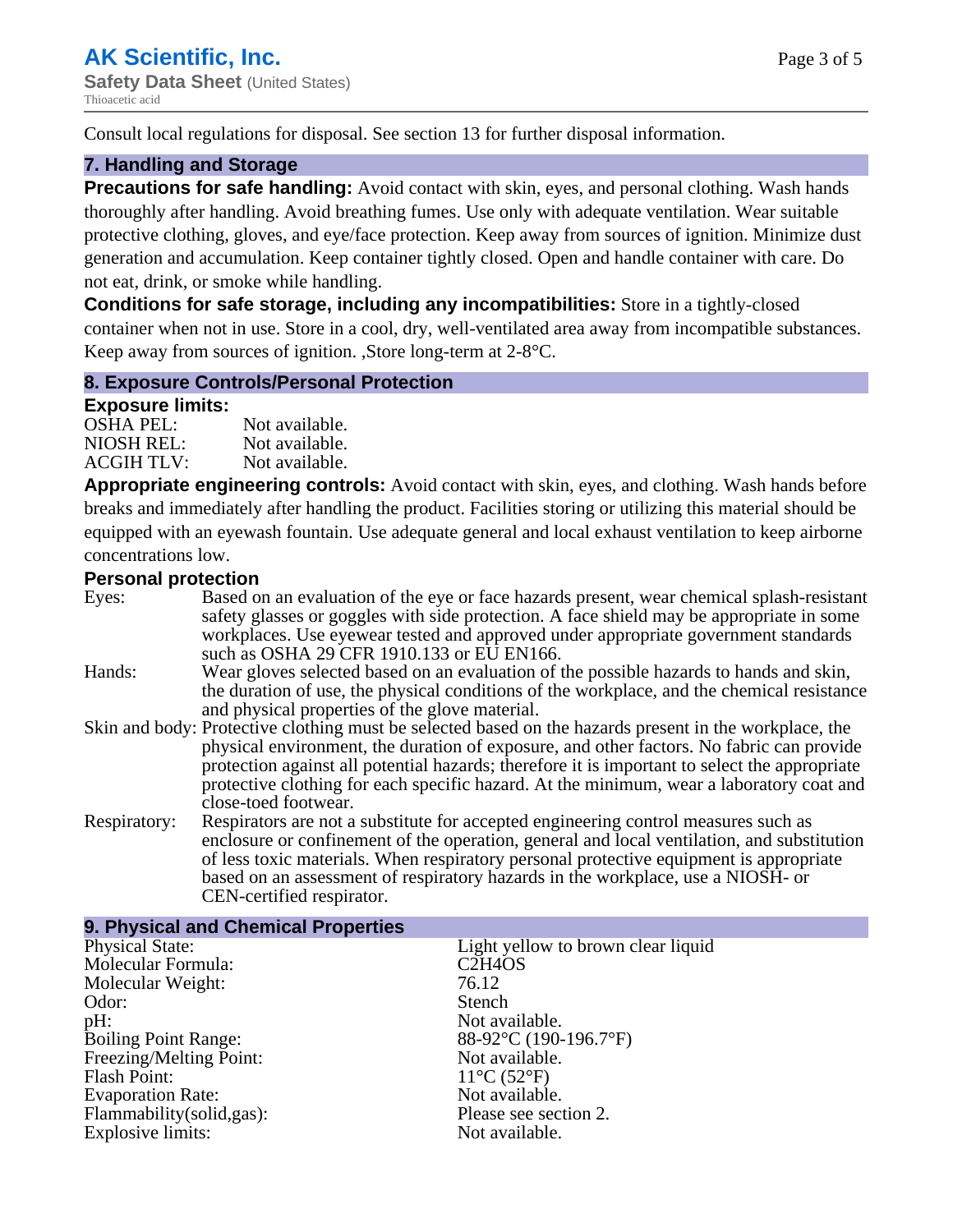| Vapor Pressure:<br>Vapor Density:<br>Solubility:<br><b>Relative Density:</b><br>Refractive Index:<br>Volatility:<br><b>Auto-ignition Temperature:</b><br><b>Decomposition Temperature:</b><br><b>Partition Coefficient:</b> |                                               |                | Not available.<br>Not available.<br>Not available.<br>1.065<br>1.46<br>Not available.<br>Not available.<br>Not available.<br>Not available.                                                                                                                                                                                                                                                                           |  |
|-----------------------------------------------------------------------------------------------------------------------------------------------------------------------------------------------------------------------------|-----------------------------------------------|----------------|-----------------------------------------------------------------------------------------------------------------------------------------------------------------------------------------------------------------------------------------------------------------------------------------------------------------------------------------------------------------------------------------------------------------------|--|
| <b>10. Stability and Reactivity</b><br>Reactivity:                                                                                                                                                                          |                                               | Not available. |                                                                                                                                                                                                                                                                                                                                                                                                                       |  |
| Chemical stability:<br>Possibility of hazardous reactions:<br>Conditions to avoid:<br>Incompatible materials:<br>Hazardous decomposition products:                                                                          |                                               |                | Stable under recommended temperatures and pressures.<br>Not available.<br>Dust generation.<br>Strong oxidizing agents.<br>Carbon oxides, Sulfur oxides.                                                                                                                                                                                                                                                               |  |
| <b>11. Toxicological Information</b>                                                                                                                                                                                        |                                               |                |                                                                                                                                                                                                                                                                                                                                                                                                                       |  |
| RTECS#<br>Acute toxicity:<br>Routes of exposure:<br>Symptoms related to the physical, chemical and<br>toxicological characteristics:                                                                                        |                                               |                | Not available.<br>Not available.<br>Inhalation, eye contact, skin contact, ingestion.<br>Skin contact may result in inflammation<br>characterized by itching, scaling, reddening,<br>blistering, pain or dryness. Eye contact may result<br>in redness, pain or severe eye damage. Inhalation<br>may cause irritation of the lungs and respiratory<br>system. Overexposure may result in serious illness<br>or death. |  |
| <b>Carcinogenicity</b><br>IARC:<br>NTP:<br>OSHA:                                                                                                                                                                            | Not classified.<br>Not listed.<br>Not listed. |                | Acute toxic effects: Inflammation of the eye is characterized by redness, watering, and itching. Skin<br>inflammation is characterized by itching, scaling, reddening, or, occasionally,                                                                                                                                                                                                                              |  |

**12. Ecological Information**

blistering.

Ecotoxicity: Not available.<br>
Persistence and degradability: Not available.<br>
Not available. Persistence and degradability:<br>
Bioaccumulative potential:<br>
Not available.<br>
Not available. Bioaccumulative potential: Mobility in soil:<br>
Other adverse effects:<br>
Other adverse effects:<br>  $\begin{array}{ccc}\n\bullet & \bullet & \bullet \\
\bullet & \bullet & \bullet \\
\bullet & \bullet & \bullet\n\end{array}$ Other adverse effects:

**13. Disposal Considerations** Chemical waste generators must determine whether a discarded chemical is classified as hazardous waste. US EPA guidelines for the classification determination are listed in 40 CFR 261.3. Additionally, waste generators must consult state and local hazardous waste regulations to ensure complete and accurate classification. Observe all federal, state and local regulations when disposing of the substance.

Disposal of packaging: Do not reuse containers. Dispose of as unused product.

# **14. Transportation Information**